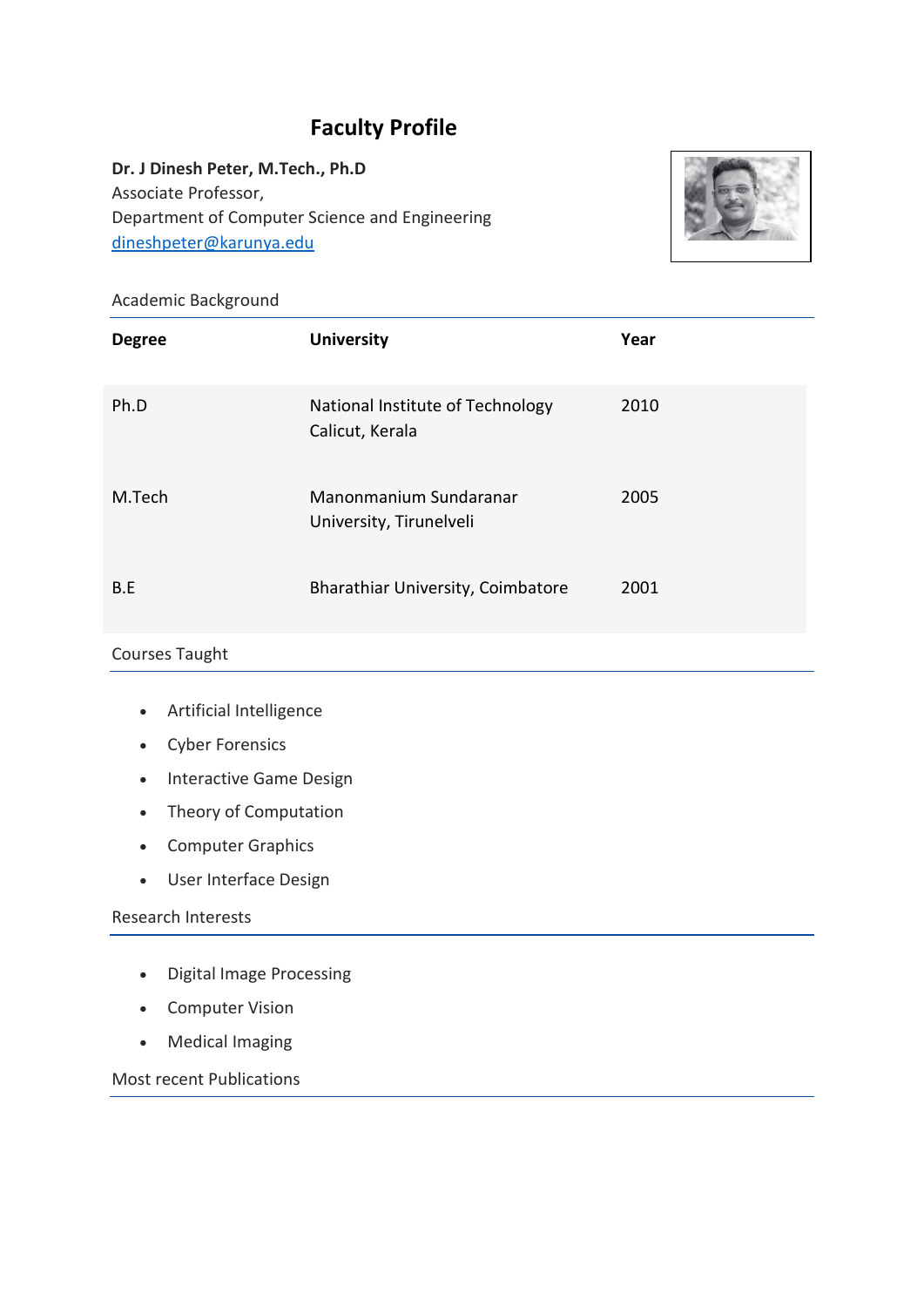- DJ Jagannath, RJ Dolly, J.Dinesh Peter, Deep Learning Strategies for Foetal Electrocardiogram Signal Synthesis, Pattern Recognition Letters, (IF: 1.952 - SCIE), 136, pp. 286 - 292, August 2020, DOI: 10.1016/j.patrec.2020.06.016
- RJ Dolly, DJ Jagannath, J.Dinesh Peter, Image fusion for stabilized medical video sequence using multimodal parametric registration, Pattern Recognition Letters, (IF: 1.952 - SCIE), 135, pp. 390 - 401, July 2020
- RJ Dolly, DJ Jagannath, J.Dinesh Peter, A Novel Adaptive Frame Determination Methodology with Fixed and Adaptive Thresholds Using Affine Motion Parameter for Video Quality Enhancement, IETE Journal of Research, (IF: 0.793 - SCIE),DOI: 10.1080/03772063.2020.1756931
- A Celestine, J.Dinesh Peter, Investigations on adaptive connectivity and shape prior based fuzzy graph-cut colour image segmentation, Expert Systems, (IF: 1.505 - SCIE), DOI: 10.1111/exsy.12554 (Published online 08 April 2020)
- S Durga, S Mohan, J.Dinesh Peter, Proximity-based cloud resource provisioning for deep learning applications in smart healthcare, Expert Systems, (IF: 1.505 - SCIE), DOI: 10.1111/exsy.12524 (Published online 29 Jan 2020)
- DJ Jagannath, RJ Dolly, J.Dinesh Peter, Composite Deep Belief Network approach for enhanced Antepartum foetal electrocardiogram signal, Cognitive Systems Research, (IF: 1.384 - SCIE), 59, pp. 198 - 203, 2020
- A Agnes, J Anitha, Alex Pandian, J.Dinesh Peter, Classification of Mammogram Images Using Multiscale all Convolutional Neural Network (MA-CNN), Journal of Medical Systems, (IF: 2.415 - SCIE), 44, 2020
- J.Jemima Jebaseeli, C.Anand Deva Durai, J.Dinesh Peter, Extraction of retinal blood vessels on fundus images by kirsch's template and fuzzy c-means, Journal of Medical Physics, 44, pp. 21 - 26, 2019
- J. Jemima Jebaseeli, C.Anand Deva Durai, J.Dinesh Peter, Retinal blood vessel segmentation from diabetic retinopathy images using tandem PCNN model and deep learning based SVM, Journal of Optik, (IF: 1.914 - SCIE), 199, Article 163328, Dec 2019
- DJ Jaganath, RJ Dolly, J.Dinesh Peter, A Novel Bayesian Deep Learning Methodology for Enhanced Foetal Cardiac Signal Mining, Journal of Experimental & Theoretical Artificial Intelligence, (IF: 1.011 - SCIE), 31, pp.215 - 224, 2019
- T.Jemima Jebaseeli, C.Anand Deva Durai, J.Dinesh Peter, Retinal Blood Vessel Segmentation from Depigmented Diabetic Retinopathy Images, IETE Journal of Research, (IF: 0.829 - SCIE) DOI:10.1080/03772063.2018.1535918, (Published online 25 Oct 2018)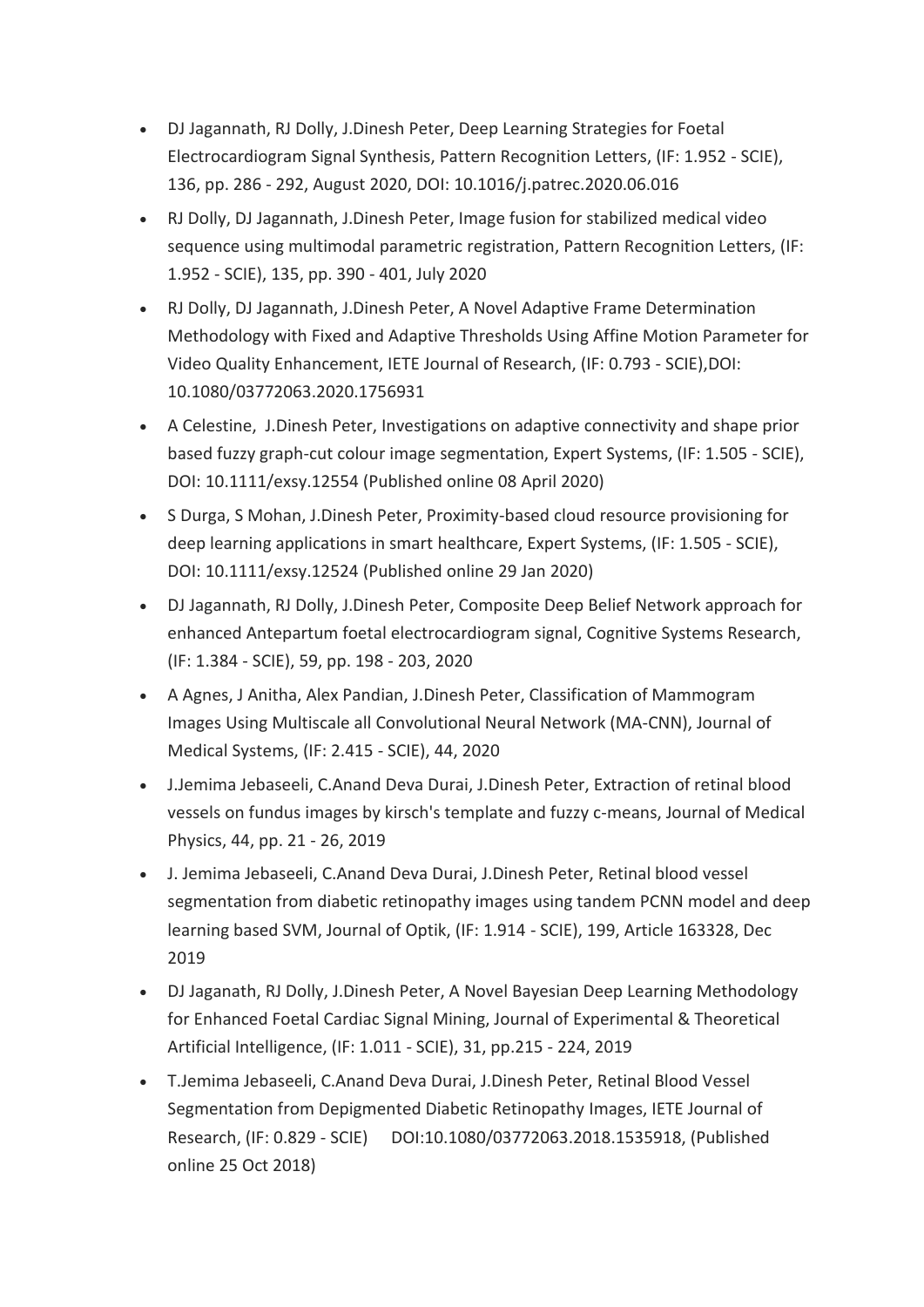- T. Jemima Jebaseeli, C.Anand Deva Durai, J.Dinesh Peter, Segmentation of retinal blood vessels from ophthalmologic Diabetic Retinopathy images, Computers and Electrical Engineering, (IF: 1.747 - SCIE), 73, pp. 245-258, 2019
- T. Jemima Jebaseeli, C.Anand Deva Durai, J.Dinesh Peter, IoT based Sustainable Diabetic Retinopathy Diagnosis System, Sustainable Computing, Informatics and Systems, (IF: 1.196 - SCIE), DOI:10.1016/j.suscom.2018.08.004, (Published online 16 Aug 2018)
- A Agnes, Anitha J, J.Dinesh Peter, Automatic Lung Segmentation in Low Dose Chest CT Scans using Convolutional Deep and Wide Network (CDWN), Neural Computing and Applications, (IF: 4.213 - SCIE), 32, pp. 15845 - 15855, 2020, DOI:10.1007/s00521-018-3877-3,
- A Celestine, J.Dinesh Peter, An IoT based Modified Graph-cut Segmentation with Optimized Adaptive Connectivity and Shape Priors Sustainable Computing, Informatics and Systems, (IF: 1.196 - SCIE), DOI:10.1016/j.suscom.2018.05.009, (Published online 06 June 2018)
- P.Getzi, A.Sharmila, J.Dinesh Peter, J. Immanuel, Resource-aware virtual machine migration in IoT cloud, Future Generation Computer Systems, (IF: 4.639 - SCIE), 85, pp. 173-183, 2018
- J.Jebaveerasingh, J.Dinesh Peter, Super-resolution of retinal images using multikernel SVR for IoT healthcare applications, Future Generation Computer Systems, (IF: 4.639 - SCIE), 83, pp. 338-346, 2018
- P. Getzi, A. Sharmila, J. Dinesh Peter, J. Immanuel, A combined forecast-based virtual machine migration in cloud data centers Computers and Electrical Engineering, (IF: 1.747 - SCIE), 69, pp. 287 - 300, July 2018
- S. Durga, S. Mohan, J. Dinesh Peter, Towards benefiting both cloud users and service providers through resource provisioning International Journal of Information Technologies and Systems Approach, 12, pp. 37-51, 2019
- S. Durga, S. Mohan, J. Dinesh Peter, S. Surya, Context-aware adaptive resource provisioning for mobile clients in intra-cloud environment, 22, pp. 9915 - 9928, Cluster Computing, (IF: 2.040 - SCIE), DOI:10.1007/s10586-018-1945-1
- RJ Dolly, G.Josemin Bala, J.Dinesh Peter, A hybrid tactic model intended for video compression using global affine motion and local free-form transformation parameters, Arabian Journal of Science and Engineering, (IF: 1.092 - SCIE), 43, pp. 4249 - 4263, Aug 2018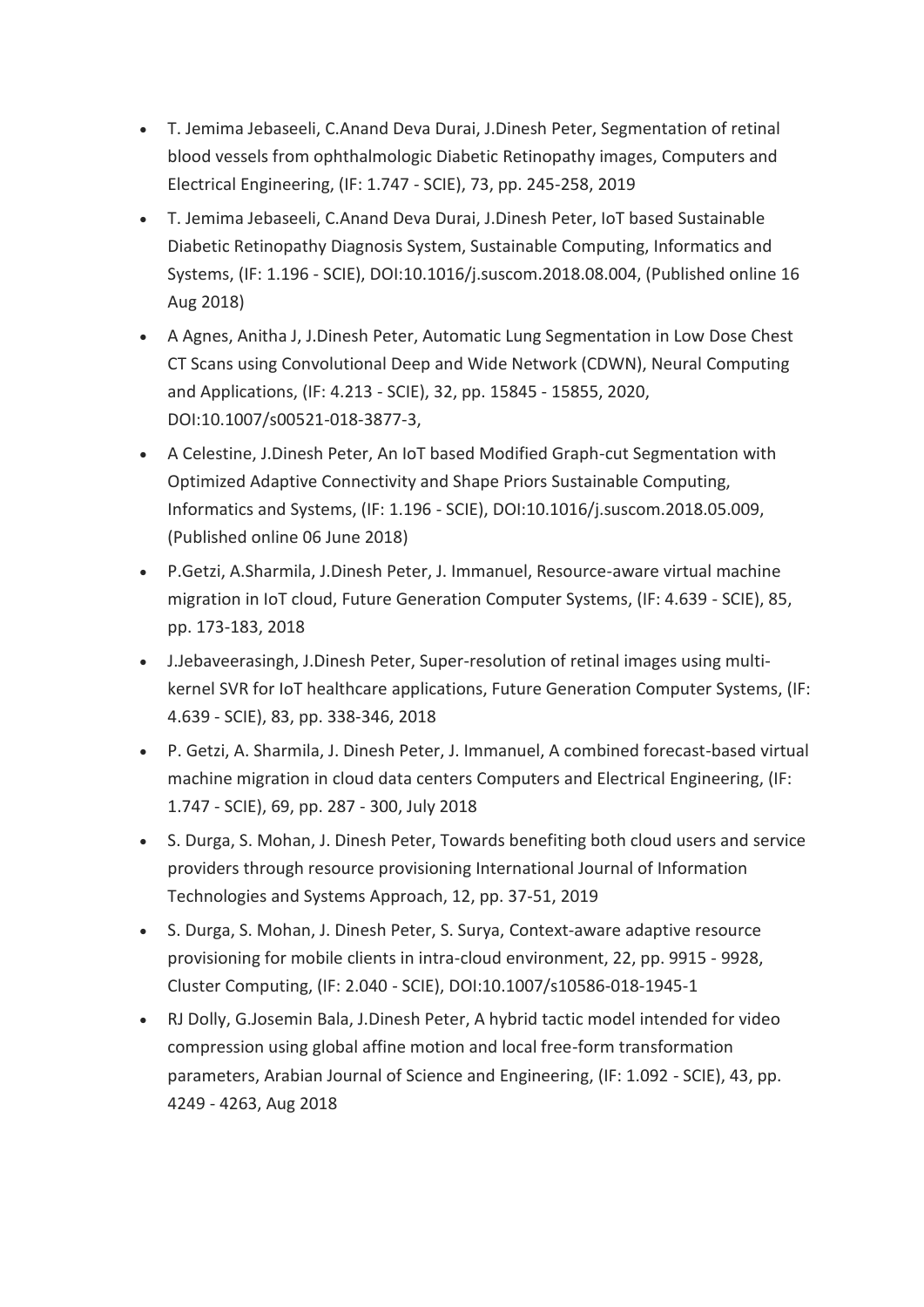- J.Jebaveerasingh, J.Dinesh Peter, SK-SVR: Sigmoid kernel support vector regression based in-scale single image super-resolution, Pattern Recognition Letters, (IF: 1.952 - SCIE), 94, pp. 114 - 153, 15 July 2017
- Emmanuel Joy, J.Dinesh Peter, Visual tracking with conditionally adaptive multiple template update scheme for intricate videos, Multimedia Systems, (IF: 1.703 - SCIE), 24 (2), pp. 175 – 194, March 2018
- Emmanuel Joy, J. Dinesh Peter, Perspective model-based visual tracking scheme for robust tracking of objects in complex environs, Multimedia Tools and Techniques, (IF: 1.541 - SCIE), 77, pp. 19745 - 19768, Aug 2018
- Anitha J, J.Dinesh Peter, Dual Stage Adaptive Thresholding (DuSAT) technique for Automatic Mass detection in Mammograms Computer methods and Programs in Biomedicine, (IF:2.674 - SCIE), 138, pp.93-104, Jan 2017
- RJ Dolly, J.Dinesh Peter, Performance Enhanced Video Compression Technique using Affine Motion Estimation, Journal of Computational Science, (IF: 1.925 - SCIE), 18, pp.1-11, Jan 2017
- Anitha J, J.Dinesh Peter, Mammogram segmentation using maximal cell strength updation in cellular automata, Int. J. of Med BiolEngComput., (IF: 1.971 - SCIE), 53, pp. 737-749, 2015
- J.Dinesh Peter, V.K. Govindan, Abraham T. Mathew, NonLocal-Means Image Denoising Technique using Robust M-Estimator, Journal of Computer Science & Technology, (IF: 0.878 - SCIE), 25, pp. 623-631, 2010
- S. Durga, S. Mohan, J. Dinesh Peter Multi-context based optimal resource provisioning in mobile cloud environments Journal of Computational and Theoretical Nanoscience, 15, pp. 1762 - 1768, 2018
- Anitha J, J. Dinesh Peter, A Multiresolution Ripplet Transform for breast cancer diagnosis in digital mammograms, Recent Patents in Computer, Bentham science, 9, pp. 195-202, 2016
- Anitha J, J. Dinesh Peter, Mass Segmentation in Mammograms using a Kernel based Fuzzy Level Set (KFLS) Method Int. J. Biomedical Engineering and Technology, Inderscience, 19, pp. 133-153, 2015
- RJ Dolly, Josemin Bala, J.Dinesh Peter, Adaptation Of Frames For GOP Using NSEW Affine Translation For Effective Privacy Protection Mechanism, Int. J. Electronic Security and Digital Forensics, Inderscience, 7(3), pp. 223-233, 2015
- Statistical investigations on hybrid frame assessment tactics for video compression, 3rd International Conference on Inventive Systems and Control, ICISC 2019, 9036393, 588-591, 2019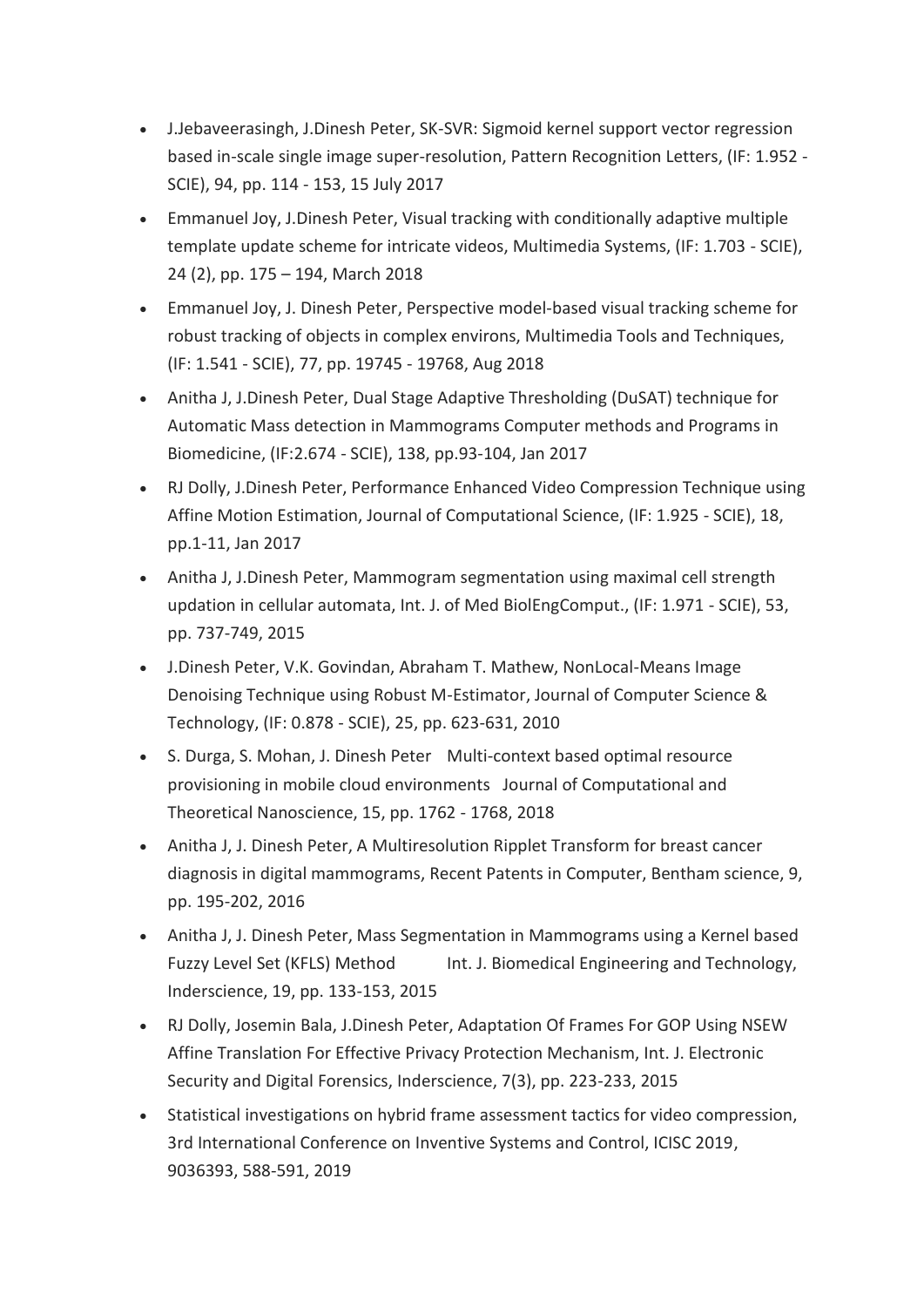- DeepCS: Deep convolutional neural network and SVM based single image superresolution, (Springer LNCS) DATRA – MICCAI 2018, Granada, Spain, 11076, 3 - 13, 2018
- Video stabilization for high-quality medical video compression, (Springer LNCV&B Series) Clinical and Medical Image Analysis, KITS, Coimbatore, 27 & 28 July 2018 31, 255 – 259, 2019
- Segmentation of Type II Diabetic Patient's Retinal Blood Vessel to Diagnose Diabetic Retinopathy, (Springer LNCV&B Series), Clinical and Medical Image Analysis, KITS, Coimbatore, 27 & 28 July 2018, 31, pp. 153 - 160
- Fault Tolerant Cloud System Based on Fault Tree Analysis, (Springer AISC Series), Big Data and Cloud Computing @ KITS, Coimbatore, 23 & 24 March 2018, 750, pp.  $1 - 9$ , 2019
- A two-stage queue model for context-aware task scheduling in mobile multimedia cloud environments, (Springer AISC Series) Big Data and Cloud Computing @ KITS, Coimbatore, 1 April 2017, Vol. 645, pp. 287-297 & 2018
- Cuckoo Based Resource Allocation for Mobile Cloud Environments, (Springer AISC Series) Computational Intelligence, Cyber Security and Computational Models @ PSG Tech, Coimbatore &17-19 December 2015, Vol. 412, pp. 543-550 & 2015
- Adaptation of frames for GOP using NSEW affine translation for video compression, ICECS 2014 @ Coimbatore, India & 13-14 Feb 2014, 2014
- Tracking of unique colored objects: A simple, fast visual object detection and tracking technique, (Published in Springer) Informatics and Communication Technologies for Societal development, 13-15 March 2014, pp. 149-156 & 2014
- Automatic adaptation of frames using NSEW affine Translation, (Published in Springer), Informatics and Communication Technologies for Societal development 13-15 March 2014, pp. 139-148 & 2014
- Modified Graph-Cut Algorithm with Adaptive Shape Prior, (Springer AISC Series), Advanced Computing, Networking, and Informatics Raipur & 12-14 June 2013, Vol. 243, pp. 473-479 & 2013
- A region growing based mammogram segmentation using multi resolution analysis, MDA Images and Signals in Medicine, Biotechnology, Chemistry and Food Industry @ New York, USA & 13-17 July 2013, pp. 117-126 & 2013
- A wavelet based morphological mass detection and classification in mammograms Machine Vision and Image Processing @ Taipei, Taiwan & 14-15 December 2012, 2012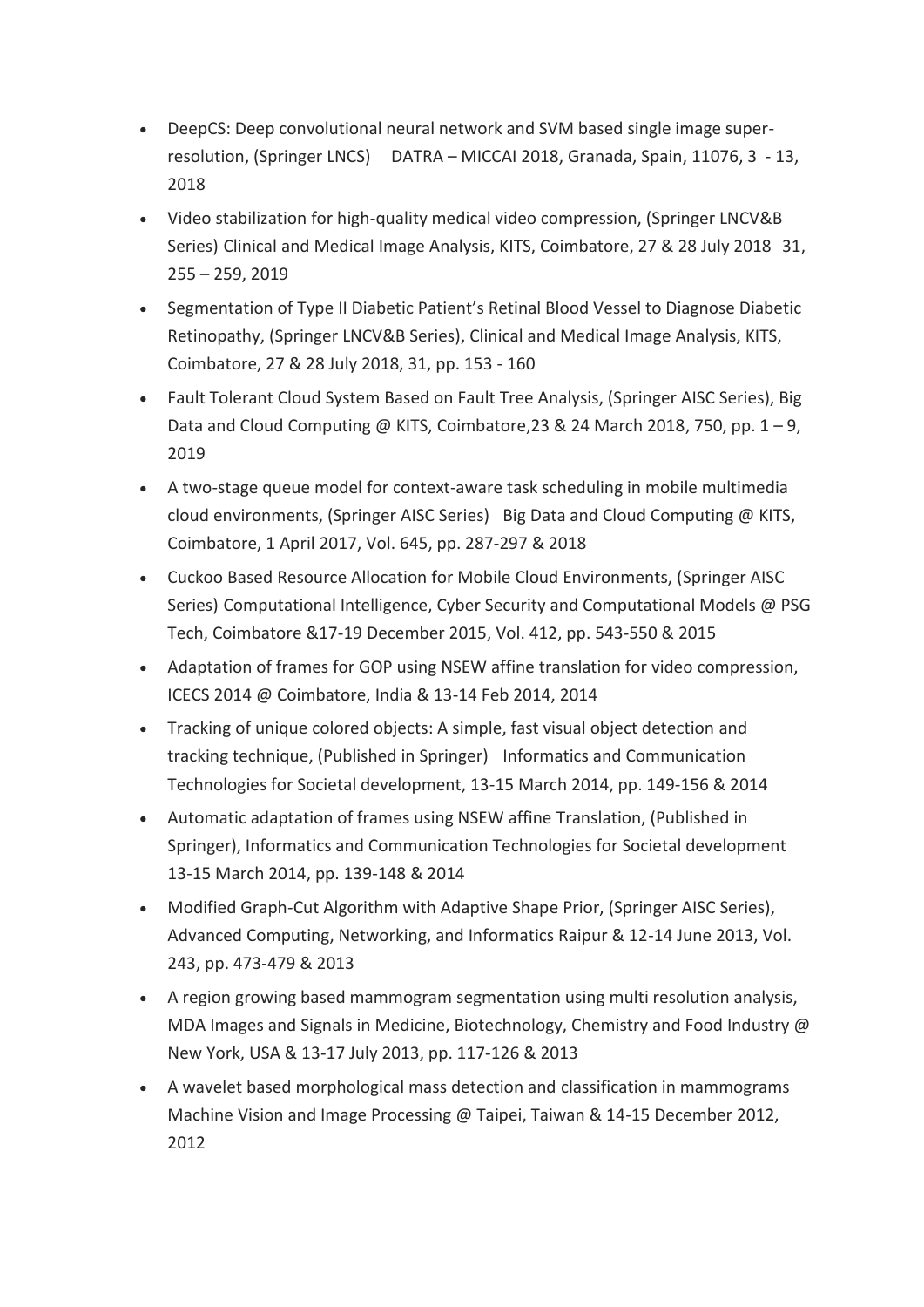- A Novel Adaptive Nonlocal Means for Image Denoising, (Journal of Procedia Engineering – Elsevier), Modelling, Optimization and Computing & 10-11 April 2012, Vol. 38, pp. 3278 – 3282 & 2012
- Robust Estimation Approach for NL-Means Filter, (Springer LNCS) Visual Computing – ISVC 2008 @ Las Vegas, USA & 1-3 December 2008, Vol. LNCS 5359, pp. 571-580 & 2008
- Acquainted Non-convexity Multiresolution Based Optimization for Affine Parameter Estimation in Image Registration (Springer LNCS ), Advances in Computation and Intelligence – ISICA 2008 @ Wuhan, China & 14-21 December 2008, Vol. LNCS. 5370, pp. 171 – 180 & 2008
- A Phase and intensity reserved image denoising technique, Advanced Computing and Communication – ADCOM 2008, @ NITK Surathkal& 20-23 Dec 2006, 2007

## Projects Guided

- Enhanced Approaches for Mass Detection and Classification in Digital Mammograms
- Investigation of Visual Tracking Tactics for Intricate Videos
- Efficient Live Virtual Machine Migration Techniques for Cloud Data Centre
- Effective Resource Provisioning Techniques for Mobile Clients in Cloud Computing Environment
- Learning based Single Image Super Resolution Algorithms for Natural and Medical Images
- Graph cut Segmentation with Optimized Adaptive Connectivity and Shape Priors
- Medical Image Segmentation
- Automatic Video Captioning using Deep learning techniques
- Predictive model for Healthcare using Big Data Analytics
- Secured Image Communication
- 3D vision sensor based assistive solution for Parkinson patients
- $\bullet$

Memberships in Professional societies

- Institution of Engineers India (M-1585260)
- Computer Society of India (N1152930)

### Significant achievements: